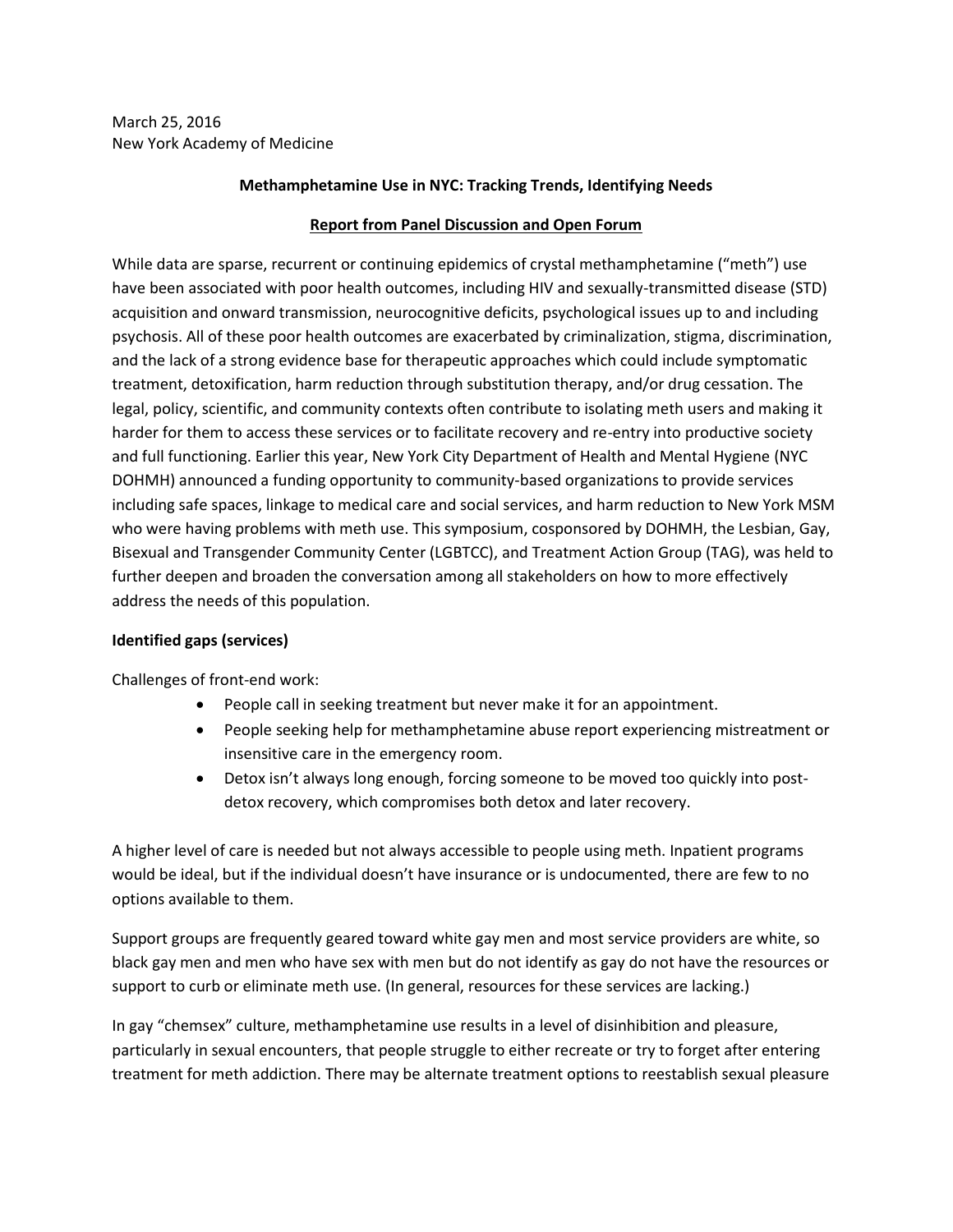after meth addiction and reverse neurological damage, but possible options are under-researched. Talking groups among former meth addicts could help reframe and rebuild sexual connections.

 Due to the belief that one has had the best, most uninhibited sex of one's life while using meth, it may become very difficult to give that up and try to relearn or value sex without meth. This may be particularly true for people who have been marginalized, or when that sex has been associated with disinhibition from decades of normative messaging around safer sex and the condom code (which themselves in many cases have not been modernized to include treatment as prevention [TasP] and pre-exposure prophylaxis [PrEP] as evidence-based safer sex practices).

People closely tied to meth addicts often have limited support or advice about how to support and deal with their loved one who is abusing meth to try to figure out how to be in that person's life. Thus the stigma associated with meth use affects both the user, former users, and their loved ones, friends, and family members.

# **Identified gaps (policy)**

Issues with insurance: Uninsured people are not able to seek care, and necessary treatment is not always covered long enough by insurance to make a significant difference in the recovery of someone struggling with methamphetamine addiction. The lack of established, evidence-based standards of care for the various stages of detox, harm reduction, symptom management, substitution therapy, drug cessation, and necessary ancillary services makes it harder to obtain good care in many cases.

# **Identified gaps (services and policy overlap)**

There is a lot of red tape to connect people to services, which is problematic in this population. The threshold for entry into recovery programs needs to be exceptionally low. Programs need to incorporate multi-step treatment approaches, with "a place that's safe to land" as a first step. If DOHMH can successfully implement this proposed model and get better program data, we can help set better models for the future.

Meth use can isolate people from the broader world while creating an insulated community. People aren't connected to services, and often become less connected, either by choice or by rejection or fear of stigma, to the larger gay community. One way to try to reach these people and learn more about their behavior and needs is to sample populations on Grindr and other geosocial networking apps to find people who aren't connected to more traditional community or health services, and get a better picture of the social networks created by methamphetamine use.

There are some potential treatments for neurological damage caused by methamphetamine use (such as Ibogaine), but they require clinical trials to be approved for therapeutic use in meth recovery.

The conventional wisdom is that people don't overdose on meth, and aren't in any danger during the withdrawal phase from meth abuse, so they don't need a spot at an in-patient treatment facility. However, many patients in crisis really do need care at an inpatient facility, with de-escalation to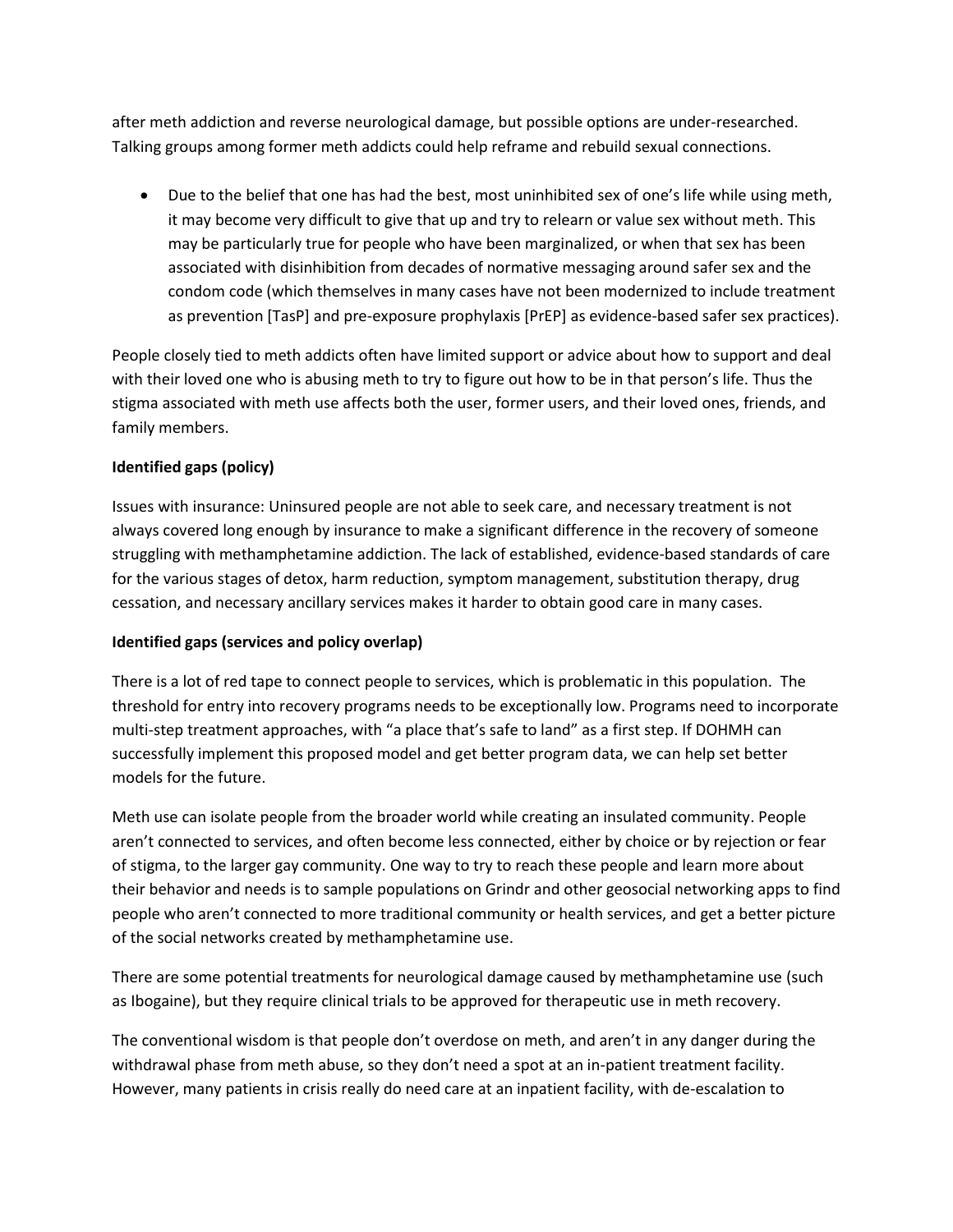outpatient afterwards. That handoff needs to be well-coordinated so that people are not lost in the process, which probably requires reform in how insurance companies conceptualize and cover treatment for meth users. Managed care changes are resulting in a potential patchwork of how care is covered and how people access services.

### **Stigma**

Could some of the stigma associated with meth use come from the messaging used in public service announcements of the late 1990s and early-to-mid 2000s? We should be careful about how we frame meth use in social media and advertising campaigns. The last thing we should be doing is compounding the difficulties faced by MSM using meth by promulgating stigma, shame, and isolation.

An exclusive focus on harm, danger, and "sluttiness" of sex may increase stigma, which could have the effect of increasing meth use in an effort to dull the anxiety that surrounds gay sex.

Stigma, fear, and lying or deceptive behavior are intertwined, and one challenge is to work with people who can reach the meth-using population but might not necessarily be credentialed in ways recognized by the health/medical establishment. Solutions to meth addiction can only be found when people feel safe to disclose and work with providers and service organizations.

Meth use may in some cases be associated with violence and anonymity of sexual experiences, perhaps particularly for older MSM who have experienced enormous trauma and stigma. Some older MSM may have been traumatized by the suffering, loss, fear, stigma, and persistence of the HIV pandemic, but that also means that they have survived and are resilient, which may help them to create a more resilient frame for healthy living in the present and future. Also, despite gains, it is still hard to be a young gay man. The challenges might be different, but there are still challenges.

# **Advice**

What are some good non-stigmatizing ways to prevent young people from trying meth?

• Tell them the truth about how addictive it is. However, because adolescent brain development craves risk, the focus is sometimes better put on reducing harm (i.e., preventing injection meth use, etc.).

For people experiencing euphoric recall associations, particularly in sexual situations, are there data on how long how long those associations last?

 Meth leaves your system pretty quickly, but dopaminergic centers of the brain come back more slowly, and usually return to "normal" within a year, depending on the amount and pattern of meth use.

What can we do for people who don't want to stop using meth to minimize risk?

- Adequate hydration and nutrition;
- Prevent catabolism;
- Learn how to recognize the warning signs for psychosis;